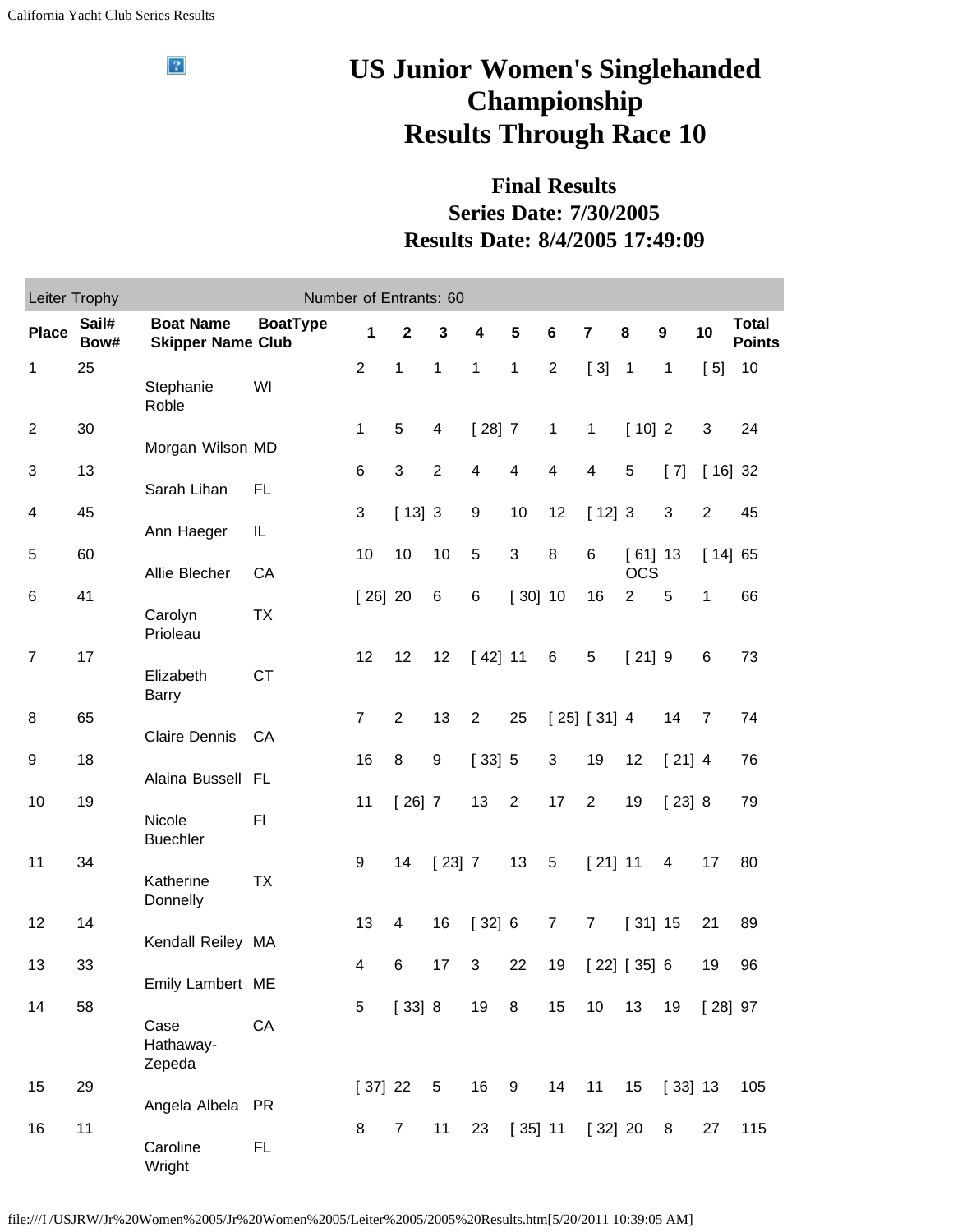| 17 | 50 | Patricia<br>Villafane        | <b>PR</b> | 15        | $\boldsymbol{9}$        | 14           | $[29]$ 14 |           | 18           | 25           | $[46]$ 24    |           | 9          | 128   |
|----|----|------------------------------|-----------|-----------|-------------------------|--------------|-----------|-----------|--------------|--------------|--------------|-----------|------------|-------|
| 18 | 38 | Becca Denny                  | LA        | 22        | [37] 28                 |              | 8         | 24        | [57] 20      |              | 8            | 10        | 18         | 138   |
| 19 | 26 | Cassie Botti                 | <b>NJ</b> | $[30]$ 28 |                         | 19           | 17        | 21        | 13           | 13           | 16           | 22        | $[30]$ 149 |       |
| 20 | 42 | Michelle<br><b>Strebel</b>   | <b>TX</b> | 31        | 15                      | 20           | 15        | [39]32    |              | [38] 7       |              | 11        | 20         | 151   |
| 21 | 43 | Amanda<br>Hassler            | <b>TX</b> | 19        | $[38]$ 22               |              | 25        | 16        | 9            | 18           | 24           | [37] 22   |            | 155   |
| 22 | 22 | Maria Falcone MI             |           | 21        | $[61]$ 18<br><b>OCS</b> |              | 18        | 23        | 35           | 9            | 25           | $[35]$ 12 |            | 161   |
| 23 | 20 | Krysta Rhode GA              |           | 32        | 17                      | 15           | 12        | [42] 16   |              | 17           | 29           | [32] 24   |            | 162   |
| 24 | 37 | Libby Palmer                 | ME        | 23        | 32                      | 25           | 11        | 19        | 26           | $[35]$ 27    |              | $[44]$ 11 |            | 174   |
| 25 | 46 | Tina Pryne                   | HI        | 14        | 27                      | 29           | 20        | 17        | 24           |              | [45] [36] 28 |           | 15         | 174.1 |
| 26 | 21 | Margot<br>Provensal          | LA        | [46]36    |                         | 27           | 37        | 18        | 21           | 8            | 17           | 17        | $[41]$ 181 |       |
| 27 | 66 | Mariah<br>Jakosky            | CA        | 25        | 23                      | 33           | 27        | 20        |              | [34] [39] 18 |              | 18        | 25         | 189   |
| 28 | 44 | Kelly Crane                  | <b>CT</b> | 29        | 16                      | 24           | 21        | 15        | 27           |              | [51] [48] 40 |           | 23         | 195   |
| 29 | 59 | <b>Tiffany Dube</b>          | CA        | 20        | 11                      | $[39]$ 22    |           | 36        | 30           | 24           | [44]26       |           | 33         | 202   |
| 30 | 35 | Jenna Stanke                 | <b>TX</b> | 39        | 25                      | 31           | 10        | $[51]$ 22 |              | 14           | [47] 38      |           | 32         | 211   |
| 31 | 63 | Mary<br>Buckingham           | CA        | [34]21    |                         | 32           | 30        | 33        | 29           | [33] 23      |              | 25        | 31         | 224   |
| 32 | 16 | Heather Reiley MA            |           | 24        | 24                      | 41           | 34        | 34        | 39           | $[46]$ 9     |              | [47] 29   |            | 234   |
| 33 | 61 | Christine<br><b>Burke</b>    | CA        | 33        | 34                      | 47           | 36        |           | [49] [54] 41 |              | 6            | 12        | 26         | 235   |
| 34 | 15 | Laura Keller                 | <b>CT</b> | 28        | 29                      | [49]35       |           | 32        | 20           | 42           | 22           | 30        | $[48]$ 238 |       |
| 35 | 40 | Stephanie<br>Seggel          | <b>NJ</b> | 18        | 19                      | 21           | $[46]$ 43 |           | 42           | 34           | 34           | $[51]$ 36 |            | 247   |
| 36 | 39 | Kathryn<br>Williams          | <b>NY</b> | 35        | 18                      | 43           | [48]46    |           | 33           | 37           | [49]29       |           | 10         | 251   |
| 37 | 49 | Daisy Cintron                | <b>PR</b> | 27        | [42] 40                 |              | 39        | 27        | 23           | 23           | 40           | $[53]$ 35 |            | 254   |
| 38 | 36 | Dominique<br><b>Bertrand</b> | CA        | 17        | $[56]$ 26               |              | 31        | 12        | 50           | 30           | 52           | $[52]$ 47 |            | 265   |
| 39 | 27 |                              |           | 36        |                         | [45] [48] 14 |           | 37        | 28           | 43           | 37           | 31        | 39         | 265.1 |

file:///I|/USJRW/Jr%20Women%2005/Jr%20Women%2005/Leiter%2005/2005%20Results.htm[5/20/2011 10:39:05 AM]